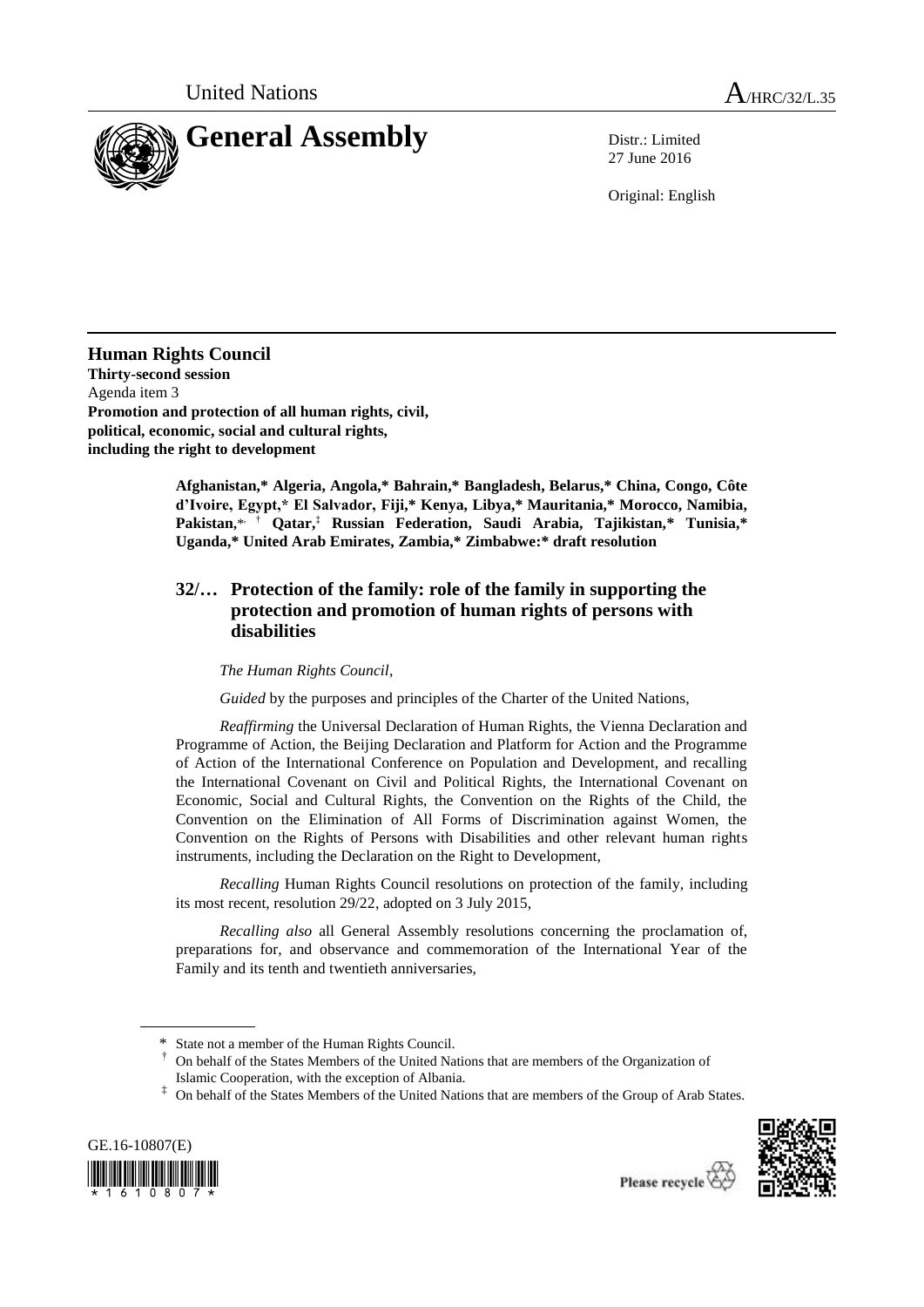*Reaffirming* that the family, as the fundamental group of society and the natural environment for the growth and well-being of all its members, and particularly children, should be afforded the necessary protection and assistance so that it can fully assume its responsibilities within the community,

*Affirming* that everyone has the right to a standard of living adequate for the health and well-being of himself or herself and of his or her family,

*Noting with concern* that the contribution of the family in society and in the achievement of development goals continues to be underemphasized, and recognizing the potential of this contribution to national development and to the achievement of major objectives of every society and of the United Nations,

*Noting* that 2016 marks the tenth anniversary of the Convention on the Rights of Persons with Disabilities, welcoming the fact that, to date, 163 States and one regional integration organization have ratified or acceded to the Convention, and calling upon States that have not yet ratified or acceded to the Convention to consider doing so,

*Noting also* that the 2016 Social Forum will focus on the promotion and full and equal enjoyment of all human rights and fundamental freedoms by all persons with disabilities in the context of the tenth anniversary of the adoption of the Convention on the Rights of Persons with Disabilities,

*Taking note* of the report of the United Nations High Commissioner for Human Rights entitled "Protection of the family: contribution of the family to the realization of the right to an adequate standard of living for its members, particularly through its role in poverty eradication and achieving sustainable development", 1

1. *Reaffirms* that the family is the natural and fundamental group unit of society, and is entitled to protection by society and the State;

2. *Also reaffirms* that States have the primary responsibility to promote and protect the human rights and fundamental freedoms of all individuals, and stresses the fundamental importance of full respect for human rights and fundamental freedoms of all family members;

3. *Affirms* the need to promote and protect rights of the child, and in this regard calls upon States to render appropriate assistance to parents and legal guardians in the performance of their child-rearing responsibilities in the best interests of the child, bearing in mind that a child should grow up in a safe and supportive family environment, and giving high priority to the rights of children, including their survival, protection and development;

4. *Reaffirms* the responsibilities, rights and duties of parents, legal guardians or other persons legally responsible for the child to provide, in a manner consistent with the evolving capacities of the child, appropriate direction and guidance in the exercise by the child of his or her rights;

5. *Recognizes* the positive impact that policies and measures to protect the family can have on protecting and promoting the human rights of its members and can contribute to, inter alia, promoting human rights for persons with disabilities, decreasing drop-out rates from educational institutions and inclusion in schools, achieving equality between women and men and girls and boys, empowering women and girls and enhancing protection against violence, abuses, sexual exploitation, the worst forms of child labour, and harmful practices, while bearing in mind that violations and abuses of the human rights

 $^{1}$  A/HRC/31/37.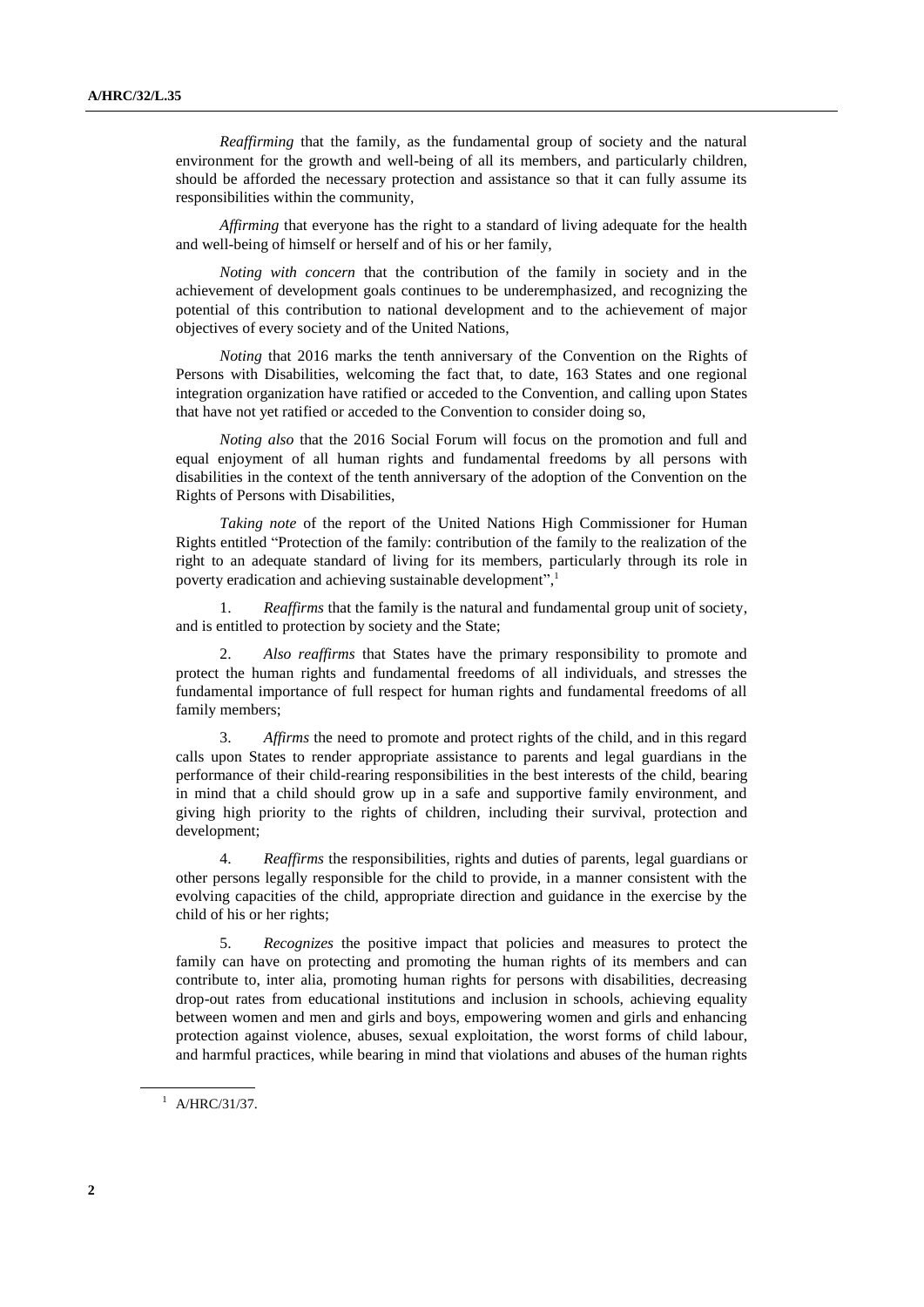and fundamental freedoms of family members adversely affect families and have a negative impact on efforts aimed at protecting the family;

6. *Stresses* that equality between women and men, and equal participation of women in employment, public life and decision-making, as well as shared parental and household responsibilities, are essential elements of family policies;

7. *Recognizes* that the family, while respect for the rights of its members is ensured, is a strong force for social cohesion and integration, intergenerational solidarity and social development, and that the family plays a crucial role in the preservation of cultural identity, traditions, morals, heritage and the values system of society;

8. *Conscious* that families are sensitive to strain caused by social and economic changes, and expresses deep concern that conditions have worsened for many families owing to economic and financial crises, lack of job security, temporary employment and lack of regular income;

9. *Recognizes* that the family unit is facing increasing vulnerabilities and pressures, and notes that single parent-headed households, child-headed households, families with members with disabilities and intergenerational households might be particularly vulnerable to poverty and social exclusion, and resolves to pay particular attention to them, while bearing in mind that a considerable proportion of households worldwide are headed by women and many other households are dependent on female income, and that female-maintained households are very often among the poorest because of wage discrimination, occupational segregation patterns in the labour market and other gender-based barriers;

10. *Remains* convinced that persons with disabilities and their family members should receive the necessary protection and assistance to enable families to contribute to the full and equal enjoyment of the rights of persons with disabilities;

11. *Highlights* the role of families in supporting its members, including members with disabilities, and recognizes their potential in contributing to the protection and promotion of the rights of persons with disabilities;

12. *Stresses* that families remain the first and most immediate environment where children with disabilities can develop their potential and enjoy a fulfilling life, and that the realization of the rights of persons with disabilities can be deeply affected by the quality of life of their families and the support and assistance provided to them, and underlines the need to provide families with members with disabilities with access to a range of support services that are responsive to the individual choices, wishes and needs of its members with disabilities;

13. *Recognizes* that families with members with disabilities may be subject to discrimination by association on the basis of disability owing to distinctions that effect or nullify their rights;

14. *Reaffirms* the right of persons with disabilities to an adequate standard of living for themselves and their families, including adequate food, clothing and housing, and to the continuous improvement of living conditions, and that appropriate steps should be taken to safeguard and promote the realization of that right without discrimination on the basis of disability, and reaffirms also the right of persons with disabilities to social protection and to the enjoyment of that right without discrimination on the basis of disability and by taking appropriate steps to safeguard and promote the realization of this right, including by ensuring access by persons with disabilities and their families living in situations of poverty to assistance from the State with disability-related expenses, including adequate training, counselling, financial assistance and respite care;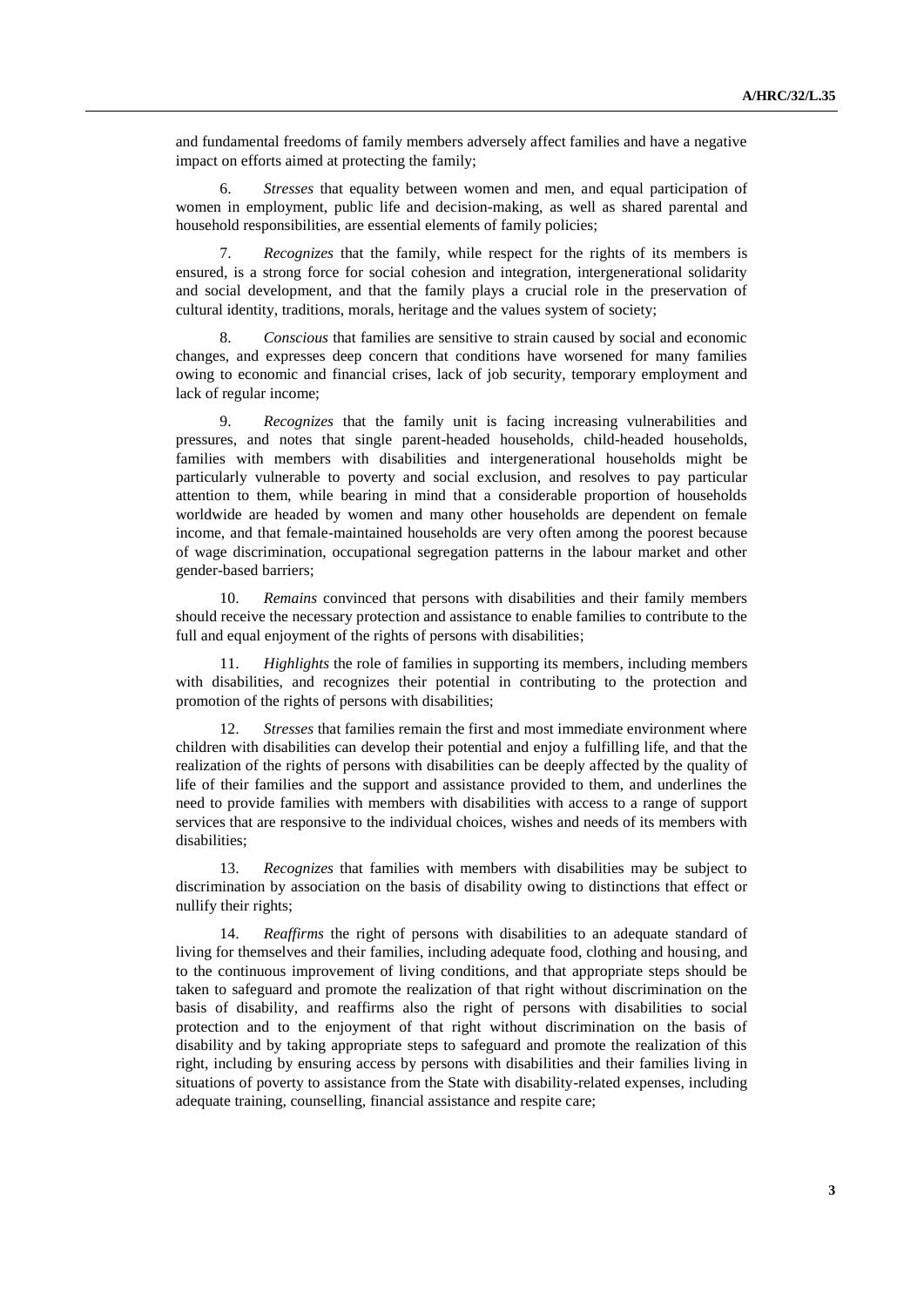15. *Recognizes* that persons with disabilities may be parents and head of their families, and as such, all persons with disabilities who are of marriageable age have the right to marry and to found a family on the basis of the free and full consent of the intending spouses:

16. *Affirms* that children with disabilities have equal rights with respect to family life and that States should realize these rights and prevent concealment, abandonment, neglect and segregation of children with disabilities and should undertake to provide early and comprehensive information, services and support to children with disabilities and their families;

17. *Stresses* that States should take appropriate measures to prevent all forms of exploitation, violence and abuse of persons with disabilities by ensuring, inter alia, appropriate forms of gender- and age-sensitive assistance and support for persons with disabilities and their families and caregivers, including through the provision of information and education on how to avoid, recognize and report instances of exploitation, violence and abuse, and that protection services are age-, gender- and disability-sensitive;

18. *Also stresses* the need for States to adopt immediate, effective and appropriate measures aimed at raising awareness throughout society, including at the family level, regarding persons with disabilities with a view to fostering respect for their rights and dignity;

19. *Calls upon* States to recognize in their policy and legal frameworks the important role played by families in caring for and supporting persons with disabilities;

20. *Urges* States, in accordance with their respective obligations under international human rights law, to provide the family, as the natural and fundamental group unit of society, with effective protection, support and assistance, and encourages States in this regard to take, as appropriate, relevant effective measures to the maximum of their available resources;

21. *Recognizes* the important role of civil society, including organizations of persons with disabilities and their families, national human rights institutions research institutes and academia, in advocacy, promotion, research and policymaking and, as appropriate, the evaluation of family policy development and capacity-building;

22. *Also recognizes* that the family unit plays a key role in social development, and as such should be strengthened and attention paid to the rights, capabilities and responsibilities of its members, and invites States, the organizations of the United Nations system and all other relevant stakeholders to take into account the role of the family as a contributor to sustainable development and the need to strengthen family policy development in their ongoing efforts to achieve the internationally agreed development goals, including the 2030 Agenda for Sustainable Development; 2

23. *Invites* the United Nations High Commissioner for Human Rights, the treaty bodies, relevant special procedure mandate holders and other relevant international and regional human rights mechanisms, within their respective mandates and competence, to pay due attention in their work to the implementation by States of their obligations under relevant provisions of international human rights law to provide protection and support to the family as the natural and fundamental unit of society;

24. *Decides* to convene, with the support of the High Commissioner, before the thirty-fourth session of the Human Rights Council, a one-day intersessional seminar on the

<sup>&</sup>lt;sup>2</sup> General Assembly resolution  $70/1$ .